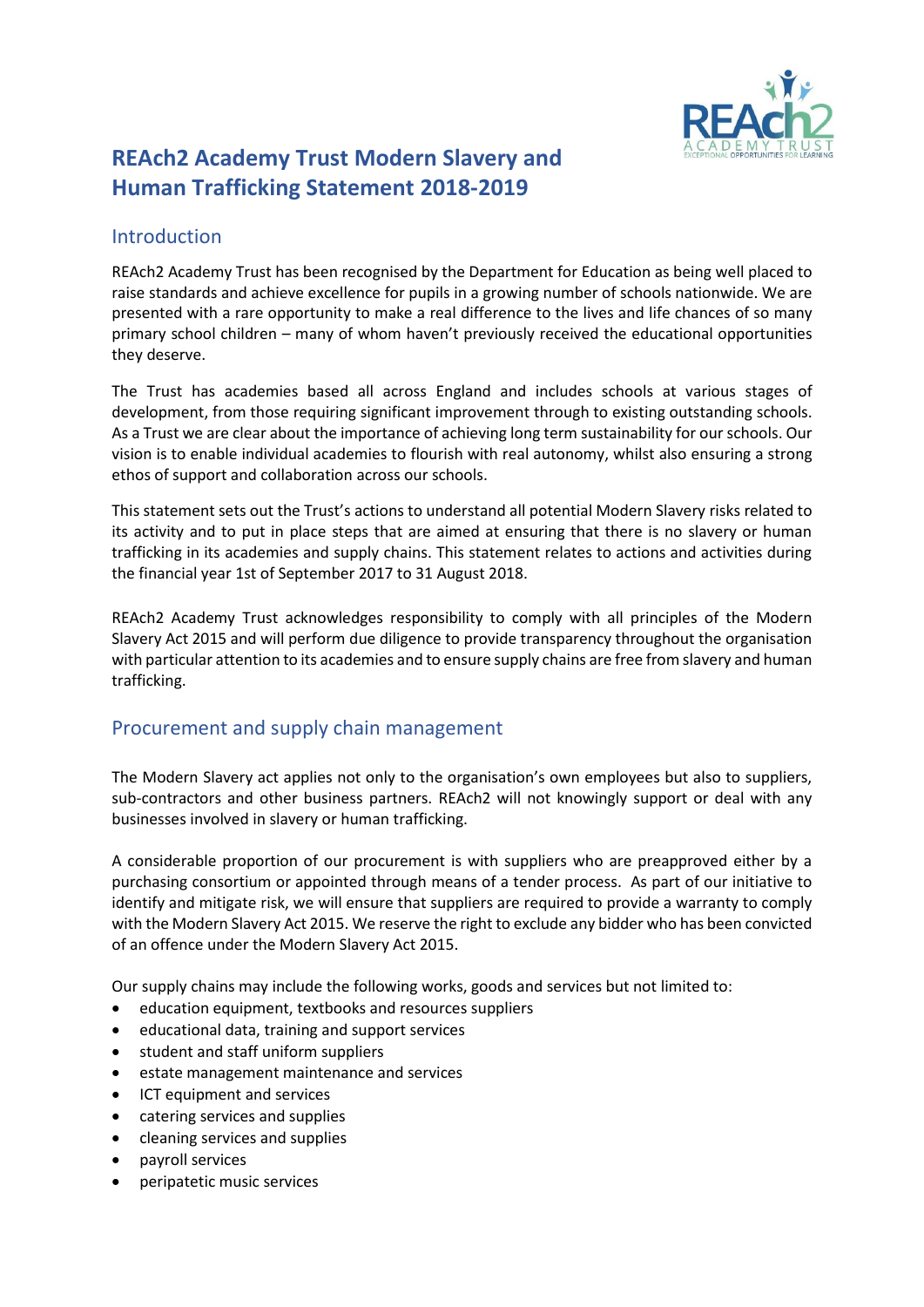- PE and PE coaching services.
- supply/agency staff

We have identified that some of our procurement takes place within sectors where modern slavery offences could occur, such as within our cleaning and catering supply chains and within the maintenance and construction industry. All tenders for supply of services and or goods include a requirement for the supplier to provide assurance of its labour practices and their ethical trading including any of its direct suppliers or subcontractors also comply with the Modern Slavery Act 2015.

We will be taking the following steps to promote awareness of this during 2018/19:

- Raise awareness amongst National, Regional and Academy based teams involved in employment, procurement and management, of the risks of modern slavery occurring within our supply chains.
- Include compliance with the Modern Slavery Act as a condition for specification and tender documents.
- Ensure our 'New Supplier' form requests all suppliers evidence to the Modern Slavery Act.
- *Conduct a more in-depth review of our supply chains to better understand the risks of modern slavery occurring within them.*

#### Our policies to resist modern slavery and human trafficking

We will continue to review our existing policies and procedures in light of the Modern Slavery Act. Among the policies that we consider give us strength in avoiding modern slavery or human trafficking under the Act in REAch2 Academy Trust are:

- Code of Conduct
- Dignity at Work Policy
- Safer Recruitment Policy
- Whistleblowing Policy

The Trust's Whistleblowing Policy draws attention to the risk of modern slavery or human trafficking and stresses that a report of concern in relation to these matters can be made under the protection of the whistleblowing policy.

We are determined that there shall be no modern slavery or human trafficking in REAch2 Academy Trust. Our policies evidence our commitment to act ethically and with integrity throughout our organisation, in line with our touchstones and cornerstones.

All tenders for supply of services and or goods include a requirement for the supplier to provide assurance of its labour practices and their ethical trading including any of its direct suppliers or subcontractors also comply with the Modern Slavery Act 2015.

#### Training and continuing vigilance

- 1. We have discussed the Modern Slavery Act, its purpose and the Trust's attitude to it at a Trust Board meeting.
- 2. We have alerted the regional boards and local governance teams to our Modern Slavery Act Statement.